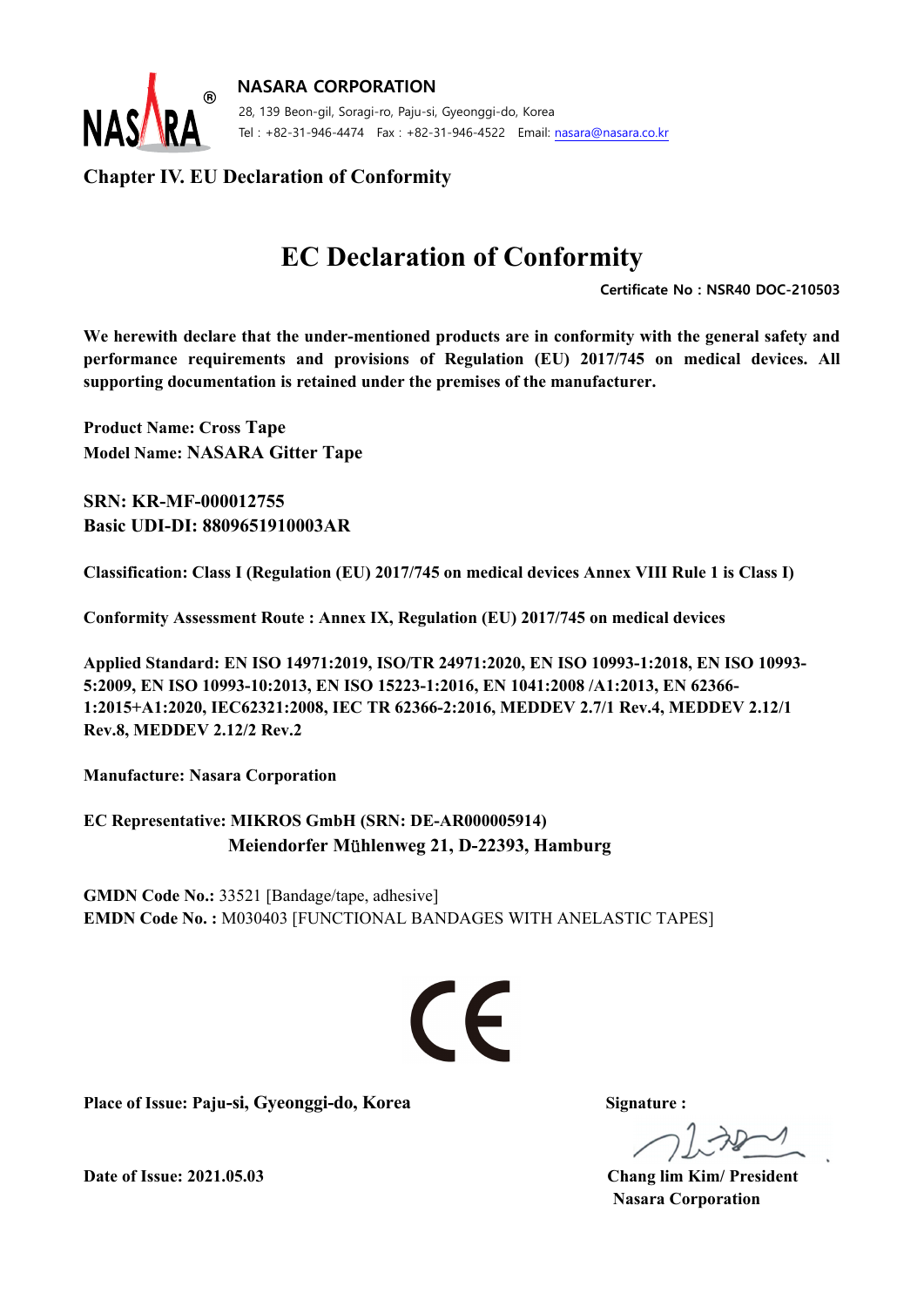

**NASARA CORPORATION**  28, 139 Beon-gil, Soragi-ro, Paju-si, Gyeonggi-do, Korea Tel : +82-31-946-4474 Fax : +82-31-946-4522 Email: nasara@nasara.co.kr

#### **Chapter IV. EU Declaration of Conformity**

## **EC Declaration of Conformity**

 **Certificate No : NSR50 DOC-210503** 

We herewith declare that the under-mentioned products are in conformity with the general safety and **performance requirements and provisions of Regulation (EU) 2017/745 on medical devices. All supporting documentation is retained under the premises of the manufacturer.** 

**Product Name: Kinesiology Tape Model Name: NASARA Plus Kinesiology Tape** 

**SRN: KR-MF-000012755 Basic UDI-DI: 8809651910002AP**

**Classification: Class I (Regulation (EU) 2017/745 on medical devices Annex VIII Rule 1 is Class I)** 

**Conformity Assessment Route : Annex IX, Regulation (EU) 2017/745 on medical devices** 

**Applied Standard: EN ISO 14971:2019, ISO/TR 24971:2020, EN ISO 10993-1:2018, EN ISO 10993- 5:2009, EN ISO 10993-10:2013, EN ISO 15223-1:2016, EN 1041:2008 /A1:2013, EN 62366- 1:2015+A1:2020, IEC62321:2008, IEC TR 62366-2:2016, MEDDEV 2.7/1 Rev.4, MEDDEV 2.12/1 Rev.8, MEDDEV 2.12/2 Rev.2** 

**Manufacture: Nasara Corporation** 

**EC Representative: MIKROS GmbH (SRN: DE-AR000005914) Meiendorfer M**ü**hlenweg 21, D-22393, Hamburg** 

**GMDN Code No.:** 33521 [Bandage/tape, adhesive] **EMDN Code No. :** M0303010201 [ELASTIC FIXING BANDAGES, SELF-ADHESIVE, EXTENSIBLE IN ONE DIRECTION]



**Place of Issue: Paju-si, Gyeonggi-do, Korea Signature :**

**Date of Issue: 2021.05.03 Chang lim Kim/ President Nasara Corporation**